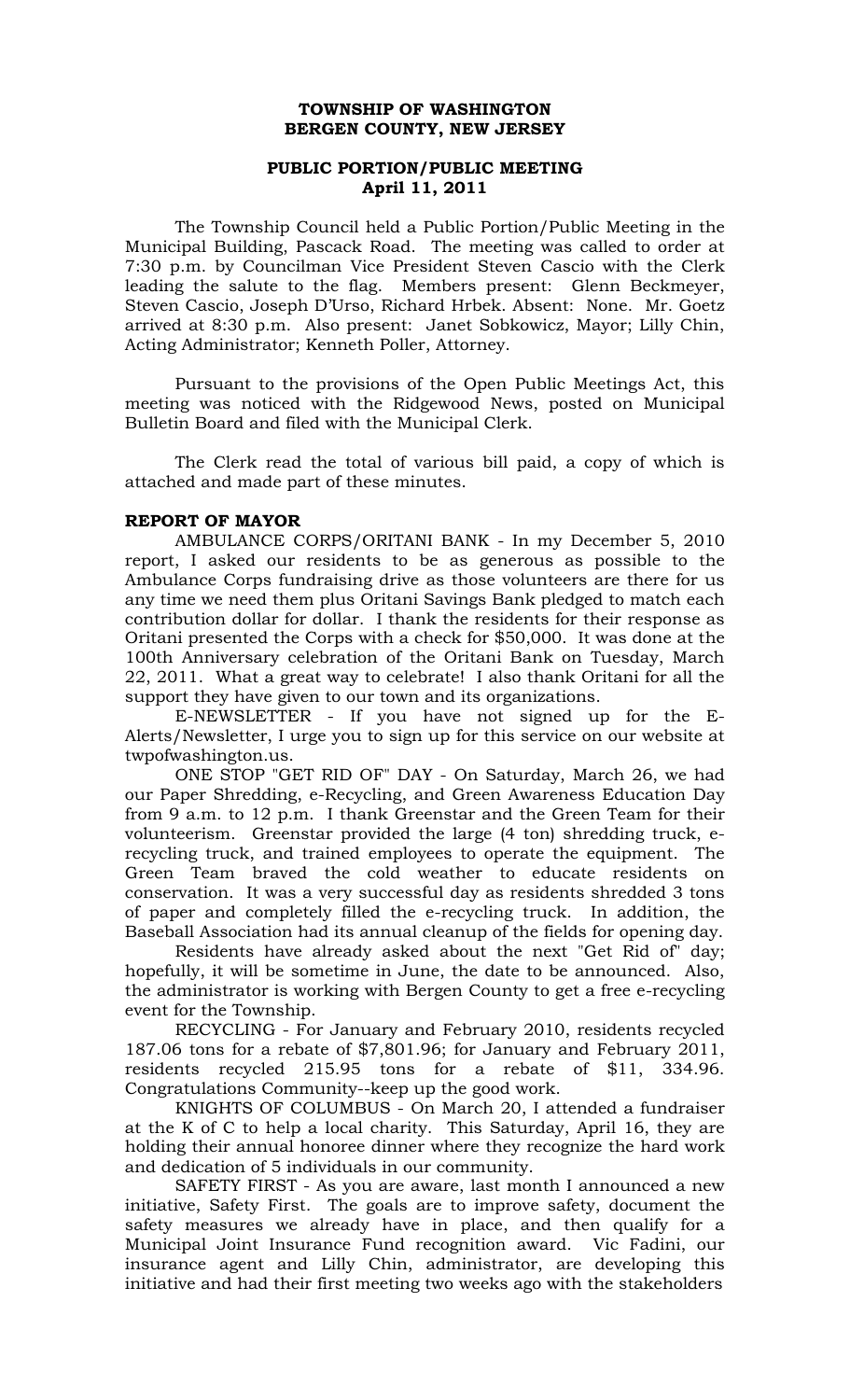(DMF, police, fire, recreation, and administration) involved in promoting and implementing safety procedures. Examples of safety objectives include: accident prevention, improved lost time rate; job site observation by senior personnel; safety videos and/or classes through the MEL; and municipal fleet safety policy checking driving records of all who operate township vehicles.

SCOUTING AWARDS - Speaking of awards, I was honored to present 11 Bronze awards (the highest award in Cadette Scouting) to 11 young ladies from Troop 364. In order to qualify, the troop completed an Environmental Awareness project in which they spent countless hours working to help our community and the environment, e.g. built wooden birdhouses, planted flowers, did clean up for the last 4 years, and created this book to document their work and serve as a model for other children and adults to learn about how they can save the Earth.

Troop 364 generously donated this book to the Township of Washington and will eventually be housed in the library.

On March 27, I was also honored to speak at the Anniversary, Court of Awards, and Installation program for Troop 321. I congratulate the scout leadership, parents, and scouts for their hard work in rebuilding this troop from only 4 scouts several years ago to 19 members now. Excellent job!

SUPERINTENDENT/MAYORS' MEETING - On Tuesday, March 22, I attended Superintendent Zoeller's meeting for the mayors and/or their representatives. He gave us a preview of the 2011-2012 school budget as well as updates on the field project, the preschool program moving from Good Counsel into the high school once the renovation of some classrooms is complete, and the summer programs.

SCHOOL BUDGET - Much has been reported about a \$3.92 per month reduction for the school part of the taxes for a Township house assessed at \$542,800. Yes, we are paying 47.21% of the school budget and Westwood is paying 51.13%. However, you will not see a reduction this year because the fiscal year for the town is Jan 1 to Dec 31 and the fiscal year for the school is July 1 to June 30. Since you have to use part of one year and then part of the next year and divide by 2, you will not see the actual reduction until next year.

DRAGONS SOCCER - The same evening, March 22, I attended the annual Dragons Dinner where the leaders highlight the accomplishments of the athletes and coaches who participate in the soccer program. Mike Gallo does an excellent job as the president of this organization; however, since this is his last year in this position, he was given a citation for his hard work and volunteerism. He deserves the recognition.

RAMIN SAVES HIS MOTHER'S LIFE - At the soccer dinner, as luck would have it, I happened to sit next to Gina Vintalore, the health instructor who taught the Heimlich maneuver to her middle school class the day before (March 21) not knowing that one of her students Ramin Eshagi would need to use this life skill later that day to save his mother who was choking on an almond and unable to breathe. It obviously is an important skill to have.

WESTWOOD/TWP OF WASHINGTON EDUCATION FOUNDATION - On March 16, the WWTEF sponsored its annual dinner to raise funds for a specific goal for the school system, this year being the Arts Program. More than 430 people attended this event to support the cause including Councilmen D'Urso and Hrbek and myself. Brenda Cirillo is the chairwoman and works hard all year to make it so successful. The honoree was John Birkner, Mayor of Westwood.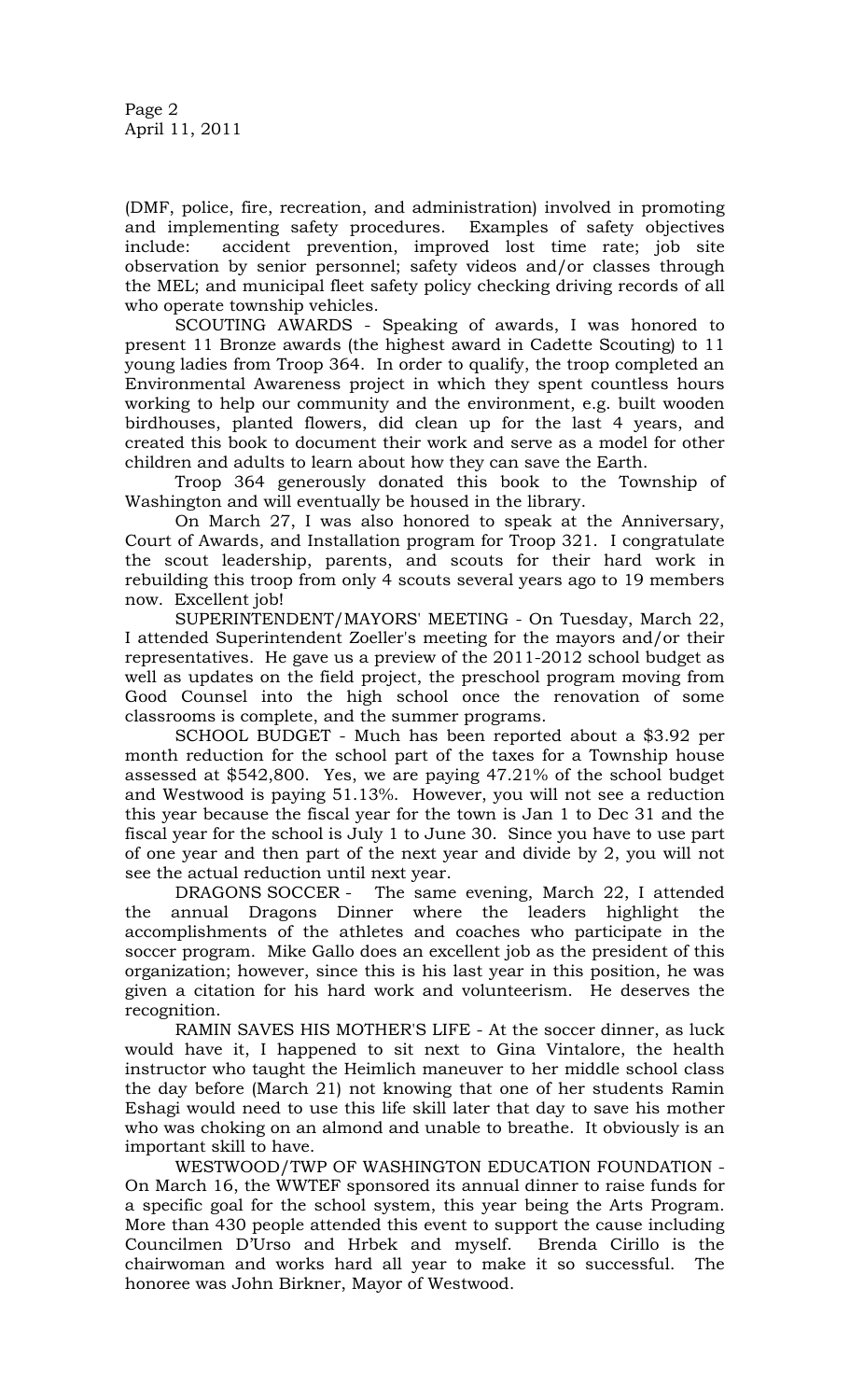MEMORIAL DAY PARADE - The next meeting of the Memorial Day Parade committee is Tuesday, April 12, 2011, at 7 p.m. in the third floor conference room at the Town Hall. I hope that you saw the press release outlining some of the activities planned, and that you can help us with wartime pictures, convertible cars, and floats. Our goal is to show veterans how much we appreciate how they protect our freedom and lives and to educate the children on the importance of our veterans.

BUDGET - The Township budget is being introduced tonight; everyone worked very hard getting it in place. It is well below the 2% cap for the tax levy and for the appropriations. However, I am concerned about next year (2012) and here's why. The surplus on December 31, 2009 was \$1,700,000; the surplus on December 31, 2010 was \$1,900,000, which seems surprising due to the low interest rates. It was fortuitous that we had \$260,000 left from the arbitration settlement; some \$200,000 from outside billing administrative charges, and \$138,000 cancelled from the 2010 budget to be used this year. The question is: what will help surplus for next year?

 I cannot leave budget alone until I mention what I consider an unfair labor practice aimed at the administrator--it was great that the Council agreed to appoint her until the end of the year but it was not so great to then turn around a few weeks later and cut the salary especially with the quality and quantity of work that has been accomplished in the last 15 months. How do you expect this person to have the same positive spirit, work ethic, initiative, and enthusiasm she has exhibited in every aspect of her job? Is this the way we should treat an employee who does her work, takes initiative, helps out wherever needed, and is an excellent problem solver? It upsets me that a councilperson could interview someone else for the position for some 30+ minutes and say, "Let's hire him and pay him \$150,000--it's worth it."

GENERATOR COMMITTEE - For many years before 2010, the township council had discussed the need for a generator for the municipal complex to improve preparedness for emergencies. The current generator in the police building is 40 years old, in bad shape, and has a poor design.

A committee consisting of Tom Sears, Randy Ciocco, Chris Riedel, Lilly Chin, and Glen Hooper was appointed to address this important issue. They have made a lot of progress and Tom Sears, the chairman, is developing plans for review by the committee. Once complete, they will be presented to the Council.

NJ CLEAN ENERGY GRANT WORK AT THE FIREHOUSE - Lime Energy replaced all the lights in the bays and repaired all the fixtures in the bays. They installed reflector shields with new energy saving bulbs.

Two controller lights by the power panel outside were repaired and new bulbs installed. The lights in the officer's room, chief's room, and radio and boiler rooms were repaired and energy saving lights installed. This week they will be changing lights in the hallway, upstairs meeting room, and kitchen area. Lime is also repairing and replacing the lights above the fire escape at the west side parking lot and the 2 lights on the east side parking lot.

The Fire Department will supplement with other energy saving lights along the walls of the bays so that the truck drivers can see better when backing in the trucks. These will have motion detectors.

The washer and dryer were delivered today; plumbing and electrical work is in progress.

FIRE PREVENTION BUREAU - Last month I told you about the new Fire Prevention Bureau and its duties to inspect buildings for fire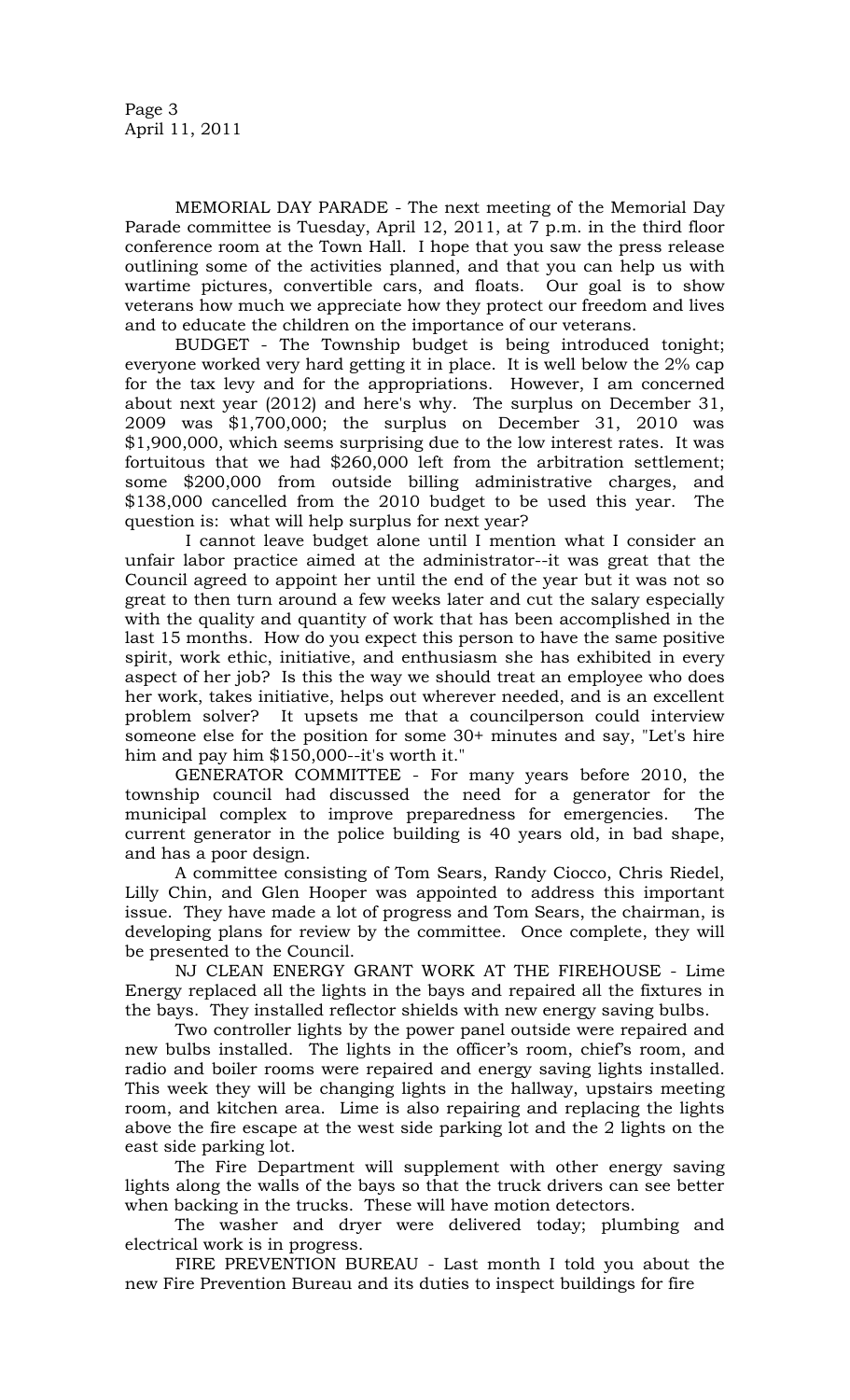Page 4 April 11, 2011

hazards, review building plans for compliance with fire prevention ordinances and codes, and educate the public about Fire Prevention. Since then, 2 new fire inspectors took the oath of office, Joe Caporale and Paul Langone. They join James Stewart for a total of three inspectors. The fire prevention ordinance is being revised to update the fee structure to meet the requirements of the NJ State Fire Code and BOCA Code. An example is taking actual square footage into account. Once the ordinance is passed, the bureau can start the inspections as it is funded by the revenue.

GSP 168 - This morning we had a meeting with officials from the State Highway Authority, Stantec Engineering, Bergen County Planning and Economic Development, and the Township of Washington to address the construction plans that the Highway Authority has for Exit 168 to reduce to queuing at the exit.

## **REPORT OF ADMINISTRATOR**:

Mrs. Chin announced that on-line registration for the summer recreation program is going to begin the second week of May. Lime Energy has installed four high efficiency air conditioners in the firehouse with grant money. The units have been checked and are waiting for the permits to be closed. The ambulance corp. is getting a new furnace installed next with grant money. Mrs. Chin spoke about a recent meeting she attended where Senator Cardinale spoke about stream beds and how towns can join together by adopting a resolution that would make it easier for towns to get permission from the DEP to de-silt and de-snag.

# **REPORT OF COUNCIL**

**Mr. Hrbek**: Mr. Hrbek said that the Green Team will be doing a special event for Earth Day on Saturday April 23rd and information will be posted on the town website. April 30 is opening day for baseball and softball. It is a long standing tradition and he encouraged everyone available to join in the festivities.

**Mr. D'Urso**: No Report.

**Mr. Beckmeyer**: Mr. Beckmeyer congratulated the Washington Township girl's 7th and 8th grade traveling basketball team and their coach who are undefeated in the league.

**Dr. Cascio**: Dr. Casio reported that he, Mr. Hrbek, and Mr. Goetz toured the new county dispatching center in Mahwah. The preliminary costs are being looked into to assess it's feasibility for the town. Other shared services are also being looked into.

# **APPROVAL OF MINUTES**

A motion was made by Mr. Beckmeyer, seconded by Mr. D'Urso to approved the minutes for February 25 Closed; March 21 Budget; March 26 Budget; March 28 Public & Budget

Ayes: Beckmeyer, Cascio, D'Urso, Hrbek Nays: None

A motion was made by Mr. D'Urso, seconded by Mr. Beckmeyer to approved the minutes for March 14 Public, Conference, Closed. Ayes: Councilmen Beckmeyer, Cascio, D'Urso, Hrbek, Nays: None.

A motion was made by Mr. Hrbek, seconded by Mr. D'Urso to approve the minutes for March 24 Budget

Ayes: Councilmen Cascio, Hrbek, D'Urso.

Nays: None.

Abstain : Mr. Beckmeyer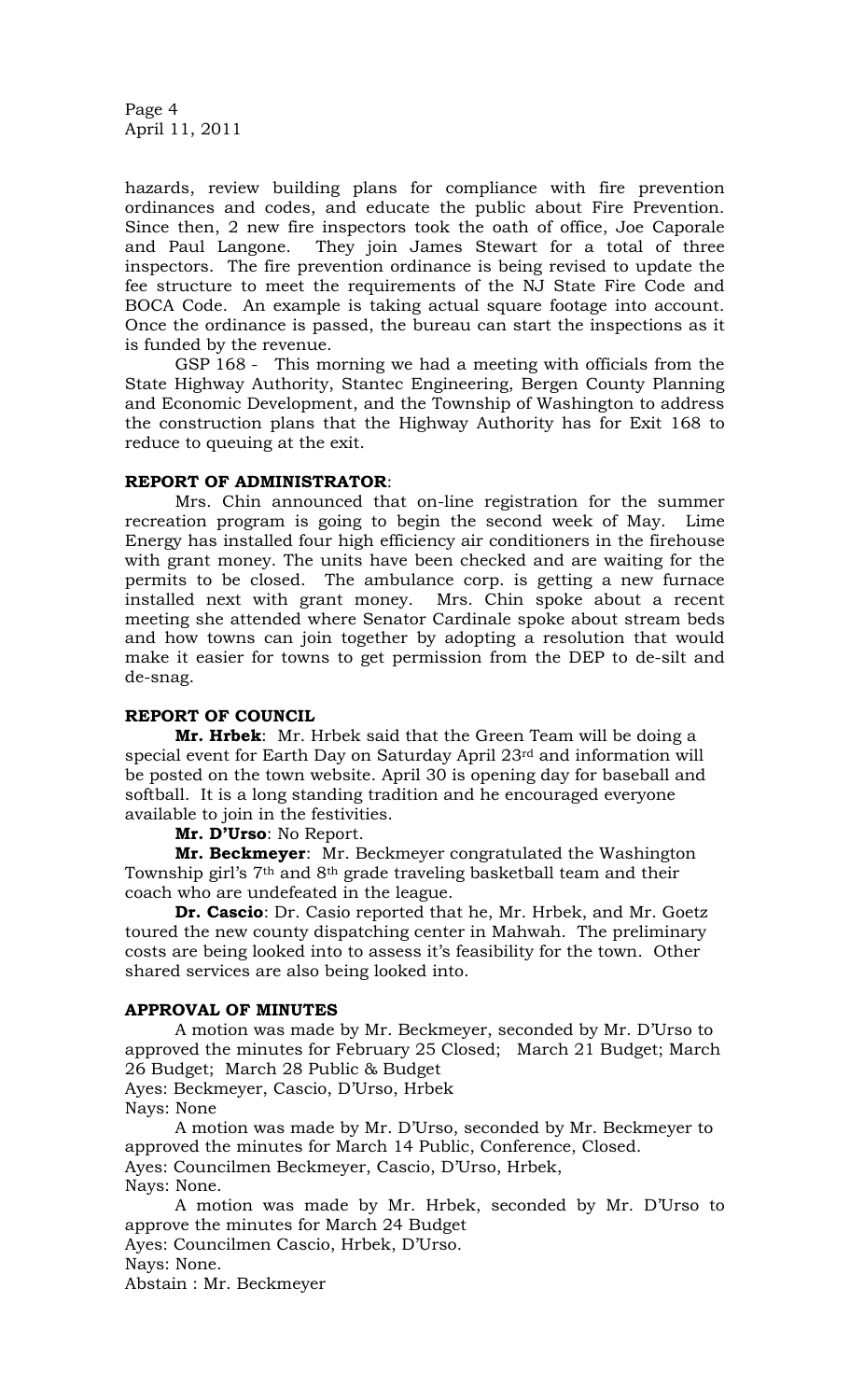Page 5 April 11, 2011

### **PUBLIC PORTION**

A motion was made by Mr. Hrbek, seconded by Dr. D'Urso to open the public discussion.

Ayes: Councilpersons Beckmeyer, Cascio, D'Urso, Hrbek.

Nays: None.

**Rosa D'Ambra, 423 Colonial Boulevard** - Mrs. D'Ambra said that she was denied her right to speak a second time during the last council meeting. She spoke about the lack of respect she felt and said that it is a suing situation.

**Raymond Benroth, 838 Crest Place** - Mr. Benroth asked about the status of the cell tower. Mr. D'Urso said that plans are still in progress and more information will be forthcoming.

**Robert Stickle, 191 Walnut Street** - Mr. Stickle said that he has been trying to buy a town-owned piece of property for several years. Letters have gone back and forth, and he would like to know what he has to do to expedite the sale.

**Al Gillio, Wayne Place** - Mr. Gillio asked what the status was with the traffic study for Washington School and was told that they are looking for traffic engineers at this point to evaluate the situation.

**David Snyde, 91 Windsor Circle** - Mr. Snyde said that he has never been to another town's council meeting where the council chose to wait until the end of the public session to comment. He stated that he went to a zoning board meeting and was told that the board did not have a traffic study done for the intersection of Washington and Pascack Road. He said that it would be chaos if the gas station is allowed to rebuild.

**Michael Ullman, 2 Clark Avenue** - Mr. Ullman asked about specific purchases in the budget's capital plan.

**Sandra Philips, 321 Hudson Avenue** - Mrs. Philips asked about changing the timing on the traffic light at the corner of Manhattan and Pascack Roads.

**Bea Napier, 325 Hudson Avenue** - Mrs. Napier stated that there are several potentially harmful health issues that may occur around a cell tower including problems with pacemakers.

**James Jordon 428 Colonial Boulevard** - Mr. Jordon asked if the Parkway Authority would be willing to help finance a traffic study. He said that he finds it hard to believe that the generator needs to be replaced in the municipal building.

**John Hammel 564 Jackson Avenue** - Mr. Hammel asked if the health officer or administration have looked into the possible environmental issues at the shopping center that caused the loss of the sale of the center. He asked about the future installation of sidewalks at George School through a grant the town received.

**Rosa D'Ambra, 423 Colonial Boulevard** - Mrs. D'Ambra restated her question about the lack of respect she had felt she was shown when she wanted to make a second comment at the last meeting. Mr. D'Urso stated that he remembered that Mrs. D'Ambra was given her 5 minutes but apologized for any wrongs.

**David Snyde, 191 Windsor Circle** - Restated that there has been no traffic study done at the intersection of Pascack and Washington Avenue. He asked that the council get involved with the zoning board. There is gridlock at the intersection a lot of the time now. He said that the Dunkin Donuts is not renewing their contract at the shopping center. Mr. Goetz said that a traffic study was done by the county and the improvements to the intersection will greatly improve the traffic. Mayor Sobkowicz stated that an additional traffic study should be done.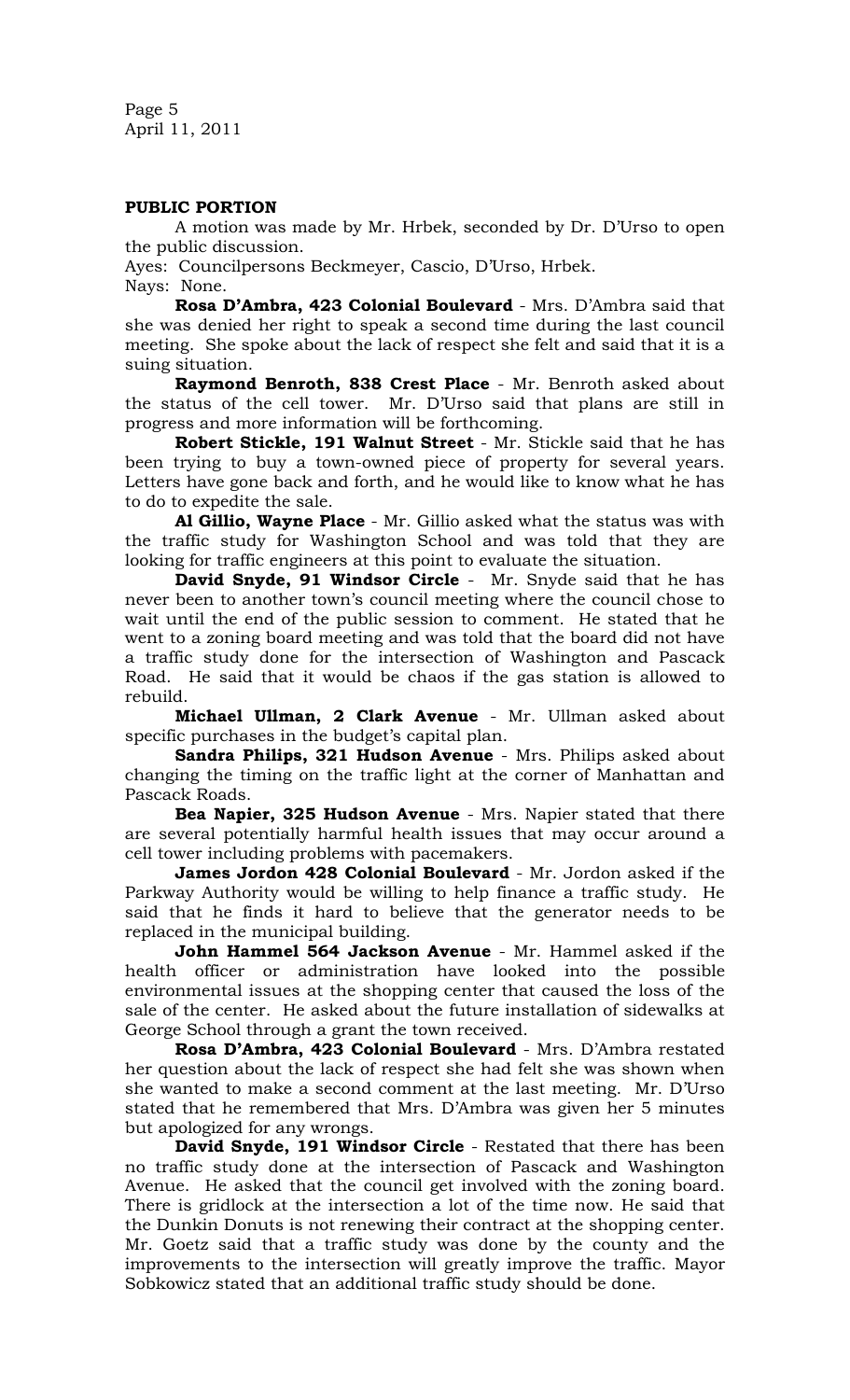**Robert Stickle, 191 Walnut Street** - Mr. Stickle said that he has been working with the town since 2008 to buy a piece a property adjacent to his property. Mayor Sobkowicz stated the reasons why the transaction has been ongoing for this length of time. Mr. D'Urso spoke about several issues of concern that are being addressed including town owned properties and the council's dedication to follow through on business that began before this council's term.

**Michael Ullman, 2 Clark Drive** - Mr. Ullman asked about capital projects that are being considered for the future. He stated that he does not have a sense of long term planning. Dr. Cascio said that he has been told that the administration is working with each department head to develop a five year plan for every department. Mayor Sobkowicz stated that the generator the town is looking to replace was first discussed in 2008 and there is money under the old ordinance to replace the generator at this time. She explained the need to have a generator ready for various reasons.

**Sandra Philips, 321 Hudson Avenue** - Mrs. Phillips asked who sets the timer on the traffic light at Manhattan and Pascack Road, it stays red too long while waiting on Manhattan. She was told the county sets the timing and that someone will call the county.

**Bea Napier, 325 Hudson Avenue** - Mrs. Napier asked if she could meet with one or more councilmen in an informal setting to discuss her concerns over the cell tower. Mr. Goetz stated that he would make a date to speak with her one to one.

**James Jordon, 428 Colonial Boulevard** - Mr. Jordon asked who was paying for the traffic study being done at the GSP exit. Mayor Sobkowicz said that the state is paying for the traffic study. He then asked why the town would need a new generator for a building that is not very old. Mayor Sobkowicz stated that it was the fault of the old administration.

**John Hammel, 564 Jackson Avenue** - Mr. Hammel asked about an environmental issue that may be affecting the sale of the shopping center. He wanted to know if the health officer was doing something about it. He spoke about Wayne Place and the traffic situation that has been going on for many years. He said that sidewalks should be put in and parking stopped. Mr. Hammel asked if the sidewalks are going in at George School. Dr. Cascio said that the project will start as soon as school is out.

**Richard Skinner 303 Mountain Avenue** - Lt. Skinner stated he is a 39 year resident of the town and a town police officer. He asked if the ordinance concerning police reorganization could be tabled until the council can have a meeting with Chief Ciocco. He spoke about ideas he has for restructuring that he would like to share with the council. He said that if the ordinance goes through as is stands then the PBA will sue the town. He spoke specifically about the captain and lieutenant, detective and corporal ranks. He asked again to speak to Chief Ciocco before making any decisions. Mr. Goetz said that the council had not been approached by the police administration to meet before now and had wanted to have dialog. Lt. Skinner said that the previous administration made up ranks and positions and the system does need to change.

Mr. Hrbek made a statement to the public apologizing for being misinterpreted early in the meeting for the way. He spoke about his recollection of how the town attempted to offer small parcels of land to residents. He said that he would like to see communication between the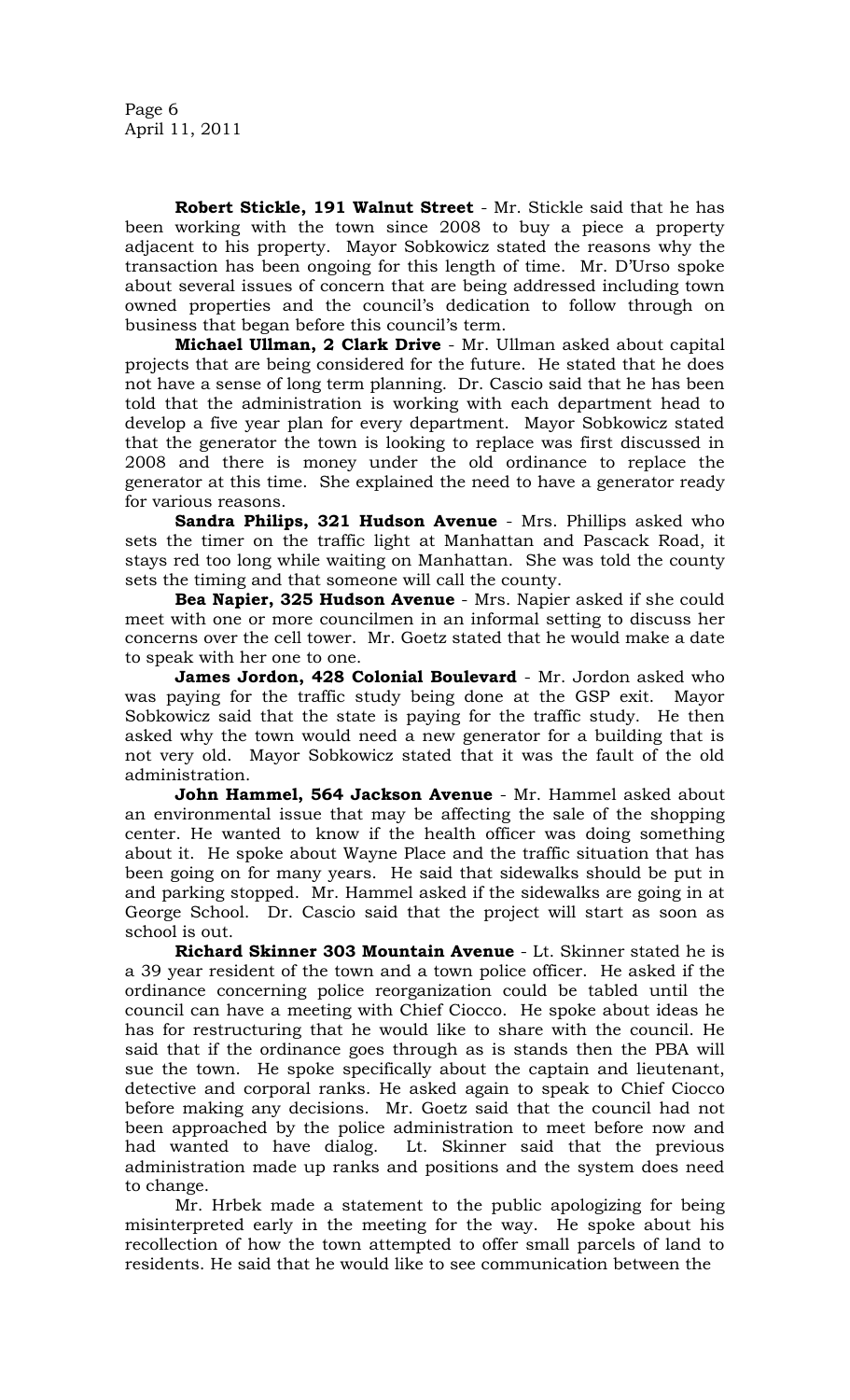Page 7 April 11, 2011

police and council before moving forward with the reorganization ordinance. He spoke about the sidewalk project at George School.

Mr. D'Urso stated that he would like to table the police ordinance until the council can sit down with the police chief if the administration will allow it.

Mr. Goetz agreed with Mr. D'Urso about wanting to speak to the police chief. He stated that the council asked several times to speak to the police chief and delegates to get input. At one point did speak to the PBA.

Mr. Beckmeyer agreed that the ordinance should be tabled until the council can speak to the police.

Dr. Cascio said that he is willing to wait.

A motion was made by Dr. Cascio, seconded by Mr. Hrbek to table the police ordinance.

Ayes: Councilmen Beckmeyer, Cascio, D'Urso, Hrbek, Goetz.

Nays: None.

Mayor Sobkowicz gave her reasons why she is not in favor of the police ordinance and said that when the budget is adopted she will set up a meeting between council and the police.

A discussion ensued about various issues during the meeting.

Mr. Hrbek stated that the Council cannot be involved in zoning board issues.

There being no further comments or questions, a motion was made by Mr. Beckmeyer, seconded by Dr. Cascio to end the public discussion. Ayes: Councilmen Beckmeyer, Cascio, D'Urso, Hrbek, Goetz Nays: None.

# ORDINANCE:

The Clerk read Ordinance 11-07 entitled: AN ORDINANCE AMENDING CHAPTER 97 IN THE TOWNSHIP OF WASHINGTON.

A motion was made by Dr. Cascio, seconded by Mr. Hrbek to introduce and pass Ordinance 11-07 at first reading by title.

Ayes: Councilpersons Beckmeyer, Cascio, D'Urso, Hrbek, Goetz Nays: None

The following resolution was presented and adopted on a motion by Dr. Cascio, seconded by Mr. Beckmeyer.

Ayes: Councilpersons Beckmeyer, Cascio, D'Urso, Hrbek, Goetz Nays: None

 WHEREAS, Ordinance No.11-07 entitled: AN ORDINANCE AMENDING CHAPTER 97 IN THE TOWNSHIP OF WASHINGTON was introduced and passed at first reading by title at a meeting of the Township Council of the Township of Washington on the 11<sup>th</sup> day of April, 2011.

NOW, THEREFORE, BE IT RESOLVED, that further consideration for final passage and public hearing of said ordinance shall be held on the 25th day of April, 2011 at 7:30 o'clock in the evening, prevailing time, or as soon thereafter as said matter can by reached in the Municipal Building, Pascack Road, Township of Washington, NJ at which time and place all persons who may be interested will be given an opportunity to be heard concerning said ordinance;

BE IT FURTHER RESOLVED, that the Township Clerk is authorized to advertise in the Ridgewood News a newspaper circulated in this Township, the introduction and notice of further consideration for final passage and public hearing of this ordinance as required by law. Ayes: Councilpersons Beckmeyer, Cascio, D'Urso, Hrbek, Goetz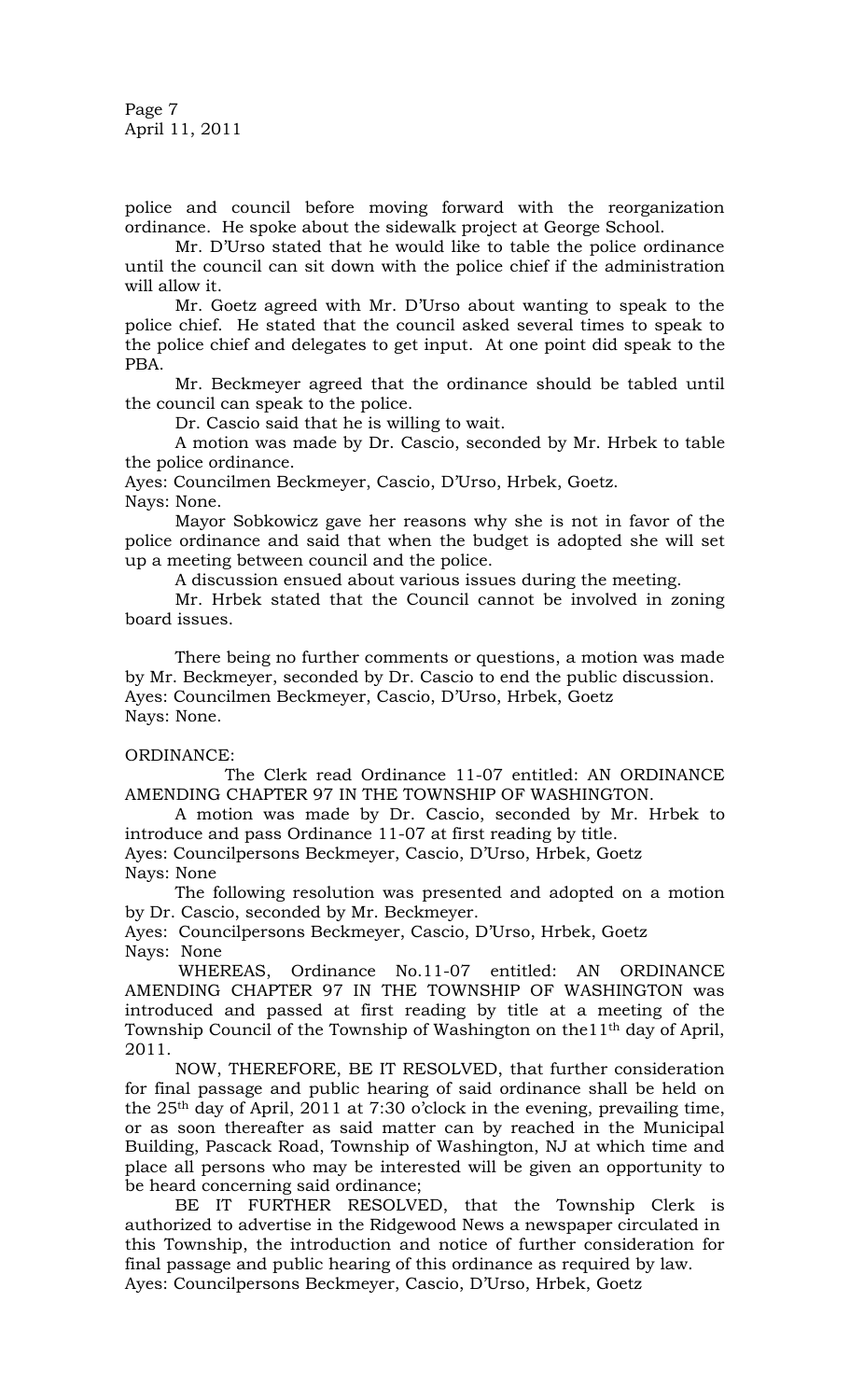Page 8 April 11, 2011

Nays: None

BUDGET INTRODUCTION:

A motion was made by Mr. D'Urso, seconded by Mr. Hrbek to approve the following resolution: Ayes: Councilpersons Beckmeyer, Cascio, Hrbek, D'Urso, Goetz

Nays: None

BE AND IT IS RESOLVED, by the Township Council of the Township of Washington that the following items of budget submitted by the Mayor for the year 2011 and are hereby increased by the amounts set forth in schedule of increases annexed hereto.

Increases are hereby read as follows:

|                                     | <b>FROM</b>    | <b>TO</b> |
|-------------------------------------|----------------|-----------|
| <b>REVENUES:</b>                    |                |           |
| Energy Receipts Tax                 | 693,141        | 707,123   |
| Reserve for Recycling Tonnage Grant | $\mathbf{0}$   | 21,758    |
| <b>FEMA Reimbursement</b>           | $\overline{0}$ | 49,133    |
| Amount To Be Raised by Taxation:    |                |           |
| Municipal Library Tax               | $\overline{0}$ | 610,091   |
|                                     |                |           |
| <b>APPROPRIATIONS</b>               |                |           |
| Township Clerk                      |                |           |
| Salaries & Wages                    | 68,072         | 73,801    |
| Other Expense                       | 10,300         | 11,800    |
| Dept of Engineering                 |                |           |
| Other Expense                       | 25,000         | 35,000    |
| Insurance                           |                |           |
| Unemployment Insurance              | 35,000         | 50,000    |
| Dept of Public Safety – Police      |                |           |
| Salaries & Wages                    | 3,044,110      | 3,051,344 |
| Other Expense                       | 34,750         | 81,300    |
| Police Dispatching                  | 10,000         | 70,000    |
| Dept of Fire Protection             |                |           |
| Other Expense                       | 24,850         | 27,610    |
| Death Benefits                      | 9,000          | 9,700     |
| <b>Other Public Works Functions</b> |                |           |
| Shade Trees - Holiday Decorations   | 3,000          | 7,500     |
| <b>Building and Grounds</b>         |                |           |
| <b>Building Maintenance</b>         | 11,500         | 29,750    |
| Vehicle Maintenance                 |                |           |
| Other Expense                       | 93,400         | 99,000    |
| Board of Health                     |                |           |
| Safety & Blood Pathogen             | 2,600          | 3,000     |
| Dept of Recreation                  |                |           |
| Other Expense                       | 144,675        | 152,772   |
| Telephone                           | 36,975         | 40,000    |
| Water                               | 7,500          | 9,000     |
| Public Employees Retirement System  | 171,000        | 171,002   |
| Maint. Of Free Public Library       | 610,031        | 610,091   |
| Reserve for Recycling Tonnage Grant |                | 21,758    |
| EDA - Loan Tank Remediation         |                | 35,085    |
| Interest On Notes                   | 11,000         | 25,200    |
| Payment Of Note Principal           | 50,000         | 110,000   |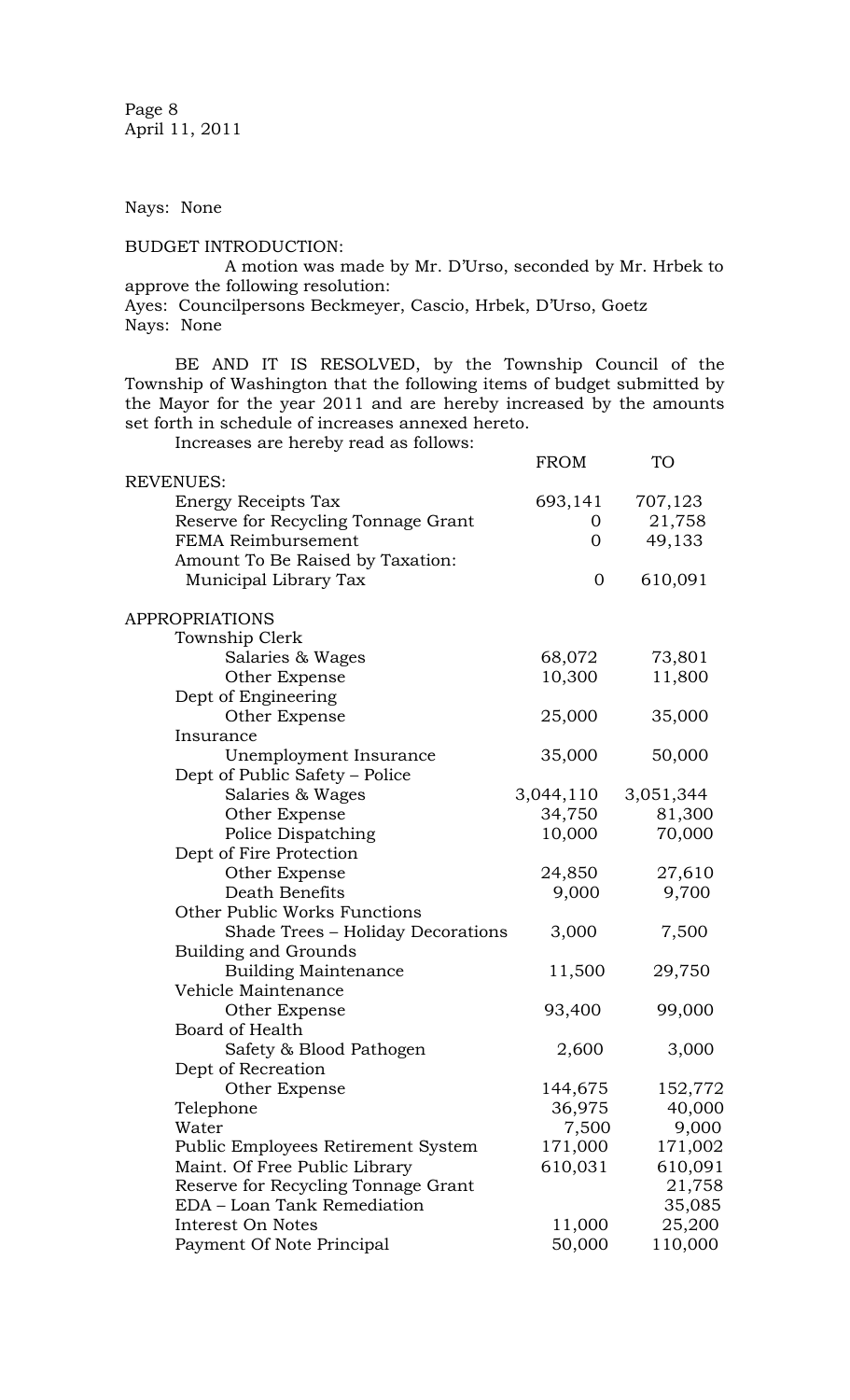Page 9 April 11, 2011

A motion was made by Mr. D'Urso, seconded by Mr. Hrbek to pass the following resolution:

Ayes: Councilpersons Beckmeyer, Cascio, D'Urso, Hrbek, Goetz Nays: None

BE AND IT IS RESOLVED, by the Township Council of the Township of Washington that the following items of budget submitted by the Mayor for the year 2011 be and are hereby decreased by the amounts set forth in schedule of decreases annexed hereto.

Decreases are hereby read as follows:

| Decreases are nereby read as follows.      | <b>FROM</b> | <b>TO</b>      |
|--------------------------------------------|-------------|----------------|
| <b>REVENUES</b>                            |             |                |
| Consolidated Municipal Property Tax Relief | 20,045      | 6,402          |
| Amount To Be Raised By Taxation:           |             |                |
| Local Tax for Municipal Purposes           | 9,199,793   | 8,613,251      |
| <b>APPROPRIATIONS</b>                      |             |                |
| General Administration                     |             |                |
| Salaries & Wages                           | 155,861     | 109,181        |
| Other Expenses                             | 29,700      | 28,850         |
| Mt. & Support of Equipment                 | 27,000      | 20,000         |
| Energy & Environmental Control             | 12,000      | 9,000          |
| Township of Council                        |             |                |
| Other Expenses                             | 6,850       | 5,700          |
| Township Clerk                             |             |                |
| Other Expense                              | 10,300      | 9,400          |
| Dept of Engineering                        |             |                |
| Revenue Administration                     |             |                |
| Other Expense                              | 13,679      | 12,179         |
| Dept of Public Affairs                     |             |                |
| Other Expenses                             | 32,000      | 19,500         |
| Insurance                                  |             |                |
| Employee Group Insurance                   | 884,925     | 824,925        |
| Code Enforcement and Administration        |             |                |
| Salaries & Wages                           | 97,973      | 92,567         |
| Other Expenses                             | 7,450       | 6,600          |
| Dept of Public Safety - Police             |             |                |
| Maint.-Ct.-Desk System                     | 17,000      | 14,000         |
| Other Expense                              | 32,060      | 30,900         |
| Police Range                               | 5,000       | 4,000          |
| Dept of Fire Protection                    |             |                |
| Internet                                   | 25          | $\overline{0}$ |
| Dept of Municipal Facilities               |             |                |
| Salaries & Wages                           | 684,655     | 661,087        |
| Board of Health                            |             |                |
| Other Expense                              | 25,479      | 24,979         |
| <b>Animal Control Services</b>             |             |                |
| Other Expense                              | 15,100      | 13,000         |
| Dept of Recreation                         |             |                |
| Salaries & Wages                           | 73,546      | 72,546         |
| Golden Senior Committee                    | 14,000      | 10,000         |
| <b>Natural Gas</b>                         | 21,000      | 20,000         |
| Sanitary Landfill And Dump Fees            | 97,000      | 94,000         |
| Social Security                            | 162,000     | 158,000        |
| Municipal Court                            |             |                |
| Other Expense                              | 8,345       | 6,545          |
|                                            |             |                |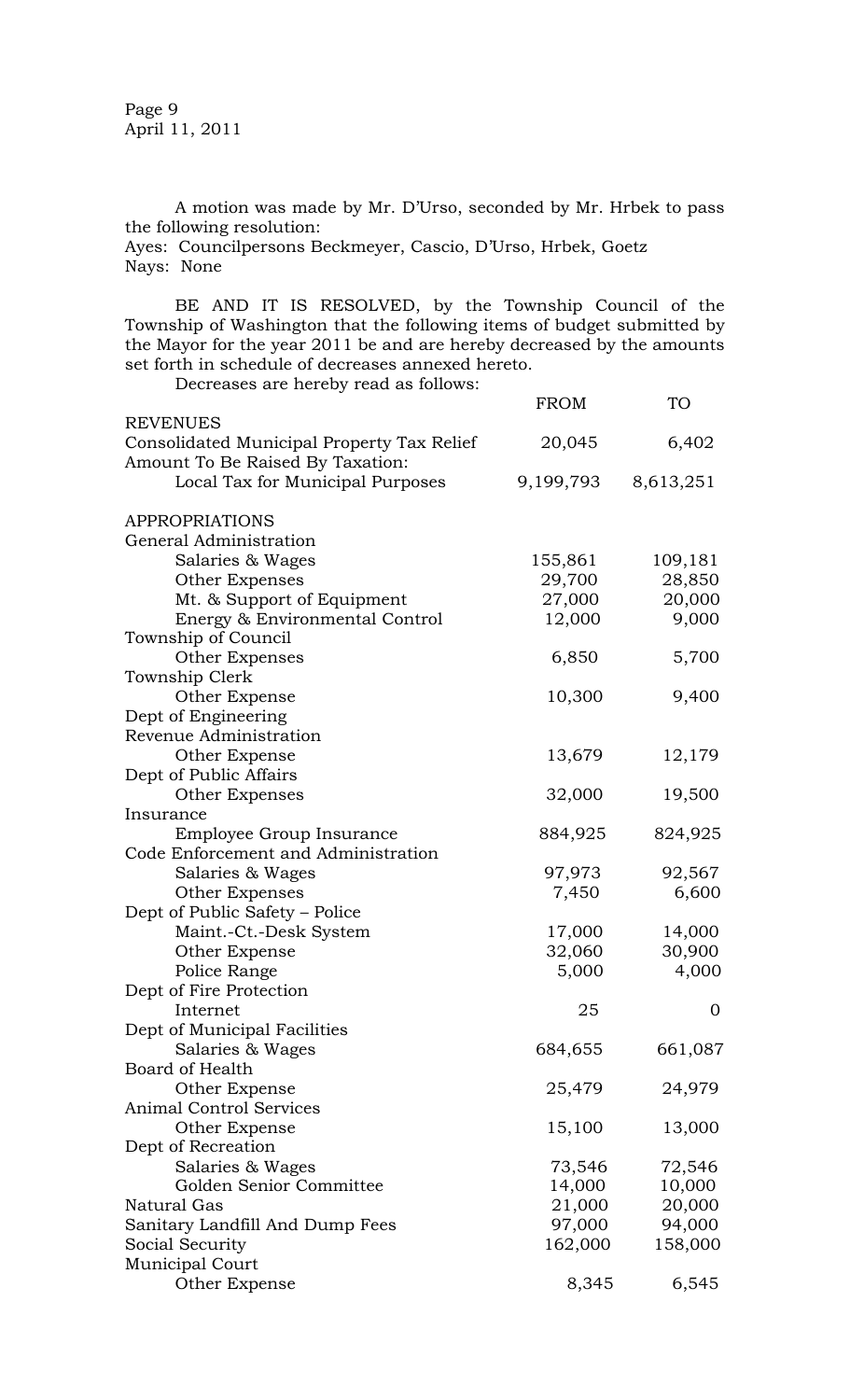Page 10 April 11, 2011

| Joint Health Services |         |         |
|-----------------------|---------|---------|
| Other Expense         | 63.399  | 63,149  |
| Debt Service          |         |         |
| Interest On Bonds     | 218,027 | 158,027 |

A motion was made by Mr. D'Urso, seconded by Mr. Hrbek to pass the following resolution:

Ayes: Councilpersons Beckmeyer, Cascio, D'Urso, Hrbek, Goetz Nays: None

BE IT RESOLVED, that the following statements of revenues and appropriations attached hereto constitute the local Budget of the Township of Washington, Bergen County, New Jersey for the 2011.

BE IT FURTHER RESOLVED, that the said budget be published in the Ridgewood News in the issue of May 13, 2011 and that a hearing on the budget will be held at the Municipal Court Chambers on May 23, 2011 at 7:30 o'clock (P.M.) or as soon thereafter as the matter may be reached.

#### **CONSENT AGENDA**

The following resolutions were part of the Consent Agenda and were made available to the Governing Body and the Public prior to the meeting.

The Consent Agenda was presented and adopted on a motion by Mr. D'Urso, seconded by Mr. Hrbek.

Ayes: Councilmen Beckmeyer, Cascio, D'Urso, Hrbek, Goetz Nays: None.

WHEREAS*,* an overpayment was received for Block 2101, Lot 8, Qualifier C060E, former homeowners Michael and Meryl Gross and current owner, Alice J. Stoler, for the 4th<sup>d</sup> quarter 2010. Said property was awarded a tax reduction due to a successful tax appeal. The former owners have agreed for the current homeowner to receive the total reduction of the tax appeal. Letters from Mr. & Mrs. Gross together with Alice Stoler's attorney authorizes this transaction.

WHEREAS*,* this resolution supersedes previous resolution dated February 28, 2011.

WHEREAS*,* under the N.J.S.A. 54:3-27.2, in the event a taxpayer is successful in an appeal from a reduced assessment, the taxing district shall refund any excess taxes paid, and:

NOW THEREFORE, BE IT RESOLVED*,* by the Township Council of the Township of Washington, New Jersey that the Chief Financial Officer, Jacqueline Do, be authorized to issue a refund to:

Alice J. Stoler

60 White Beeches Drive

Twp. of Washington, NJ 07676

Total Refund: \$ 838.49

WHEREAS, Anthony & Susan Blackfeld posted engineering escrow on premises known as Block 3106.02, Lot 1, 677 Chestnut Street; and

WHEREAS, the Construction Code Official has issued approval dated April 6, 2011, C.O. No. 10-219,

WHEREAS, there are no outstanding invoices due the Township Engineer as per his letter dated March 28, 2011,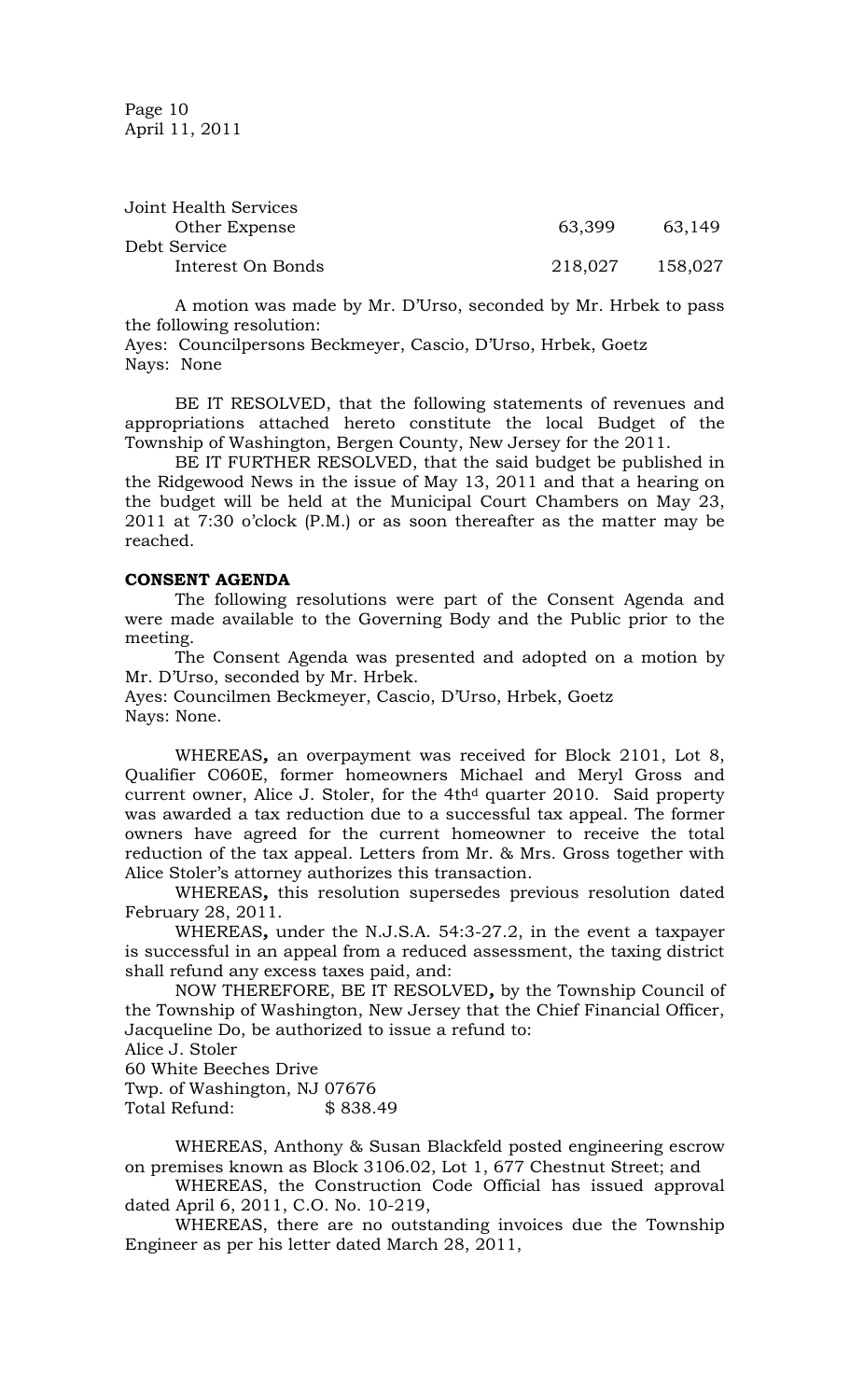NOW, THEREFORE, BE IT RESOLVED, that the Township Treasurer of the Township of Washington is authorized to refund the balance of the escrow money in the amount of \$353.00 to the above.

WHEREAS, Giuseppi Scalia posted engineering escrow and soil movement escrow on premises known as Block 2327, Lot 46, 813 Ridgewood Boulevard East; and

WHEREAS, the Construction Code Official has issued approval dated April 7, 2011, C.O. No. 09-167,

WHEREAS, there are no outstanding invoices due the Township Engineer as per his letter dated March 24, 2011,

NOW, THEREFORE, BE IT RESOLVED, that the Township Treasurer of the Township of Washington is authorized to refund the balance of the escrow money in the amount of \$321.00 to the above.

WHEREAS, William "Bill" Thomson and his wife Lauren, who was raised in Township of Washington, have been residents of Township of Washington for over twenty years and during that time he has served this community as a member of the Township of Washington Zoning Board of Adjustment, Republican Committeeman for the Sixth District; Township of Washington VFW Post 6192 Commander 4 times, as well as holder of other VFW Post 6192 positions; and

WHEREAS, William "Bill" Thomson also served his country in Viet Nam from November 1968 until November 1969 with "A" Company, 1st Battalion, 3rd Marines and then through an extended tour with "A" Company 1st Battalion, 4th Marines; and

WHEREAS, William "Bill" Thomson went on to move through the chairs in the VFW Bergen County District 2 and then as an All-State District Commander, Department Adjutant, Department Judge Advocate and Department Junior and Senior Vice-Commander; and

WHEREAS, William "Bill" Thomson became the first State Commander from Bergen County since 1994 and has worked tirelessly on behalf of the Veterans of Foreign Wars organization by travelling throughout the state dealing with veterans' affairs both at the local, county, state and federal level; and

WHEREAS, William "Bill" Thomson has earned the respect and administration of the members of this community for his dedication and commitment to all our nation's VFW members.

NOW, THEREFORE, BE IT RESOLVED, that the Township of Washington does officially and publicly acknowledge the exceptional accomplishments and contributions made by Township of Washington resident William "Bill" Thomson as New Jersey State VFW Commander.

BE IT FURTHUR RESOLVED, that the Mayor and Council shall present William "Bill" Thomson with a copy of this Resolution to memorialize his dedication and commitment. The Mayor and Council offer their deep appreciation on behalf of the citizenry of the Township of Washington for his substantial efforts and for his continued success in all his future endeavors.

The foregoing resolution was adopted unanimously by the Township Council.

The Temporary Fund Request resolution was removed from the Consent Agenda and after a discussion, a motion was made by Mr. Hrbek, seconded by Mr. D'Urso to approve the following resolution: Ayes: Councilpersons Beckmeyer, Cascio, D'Urso, Hrbek Nays: None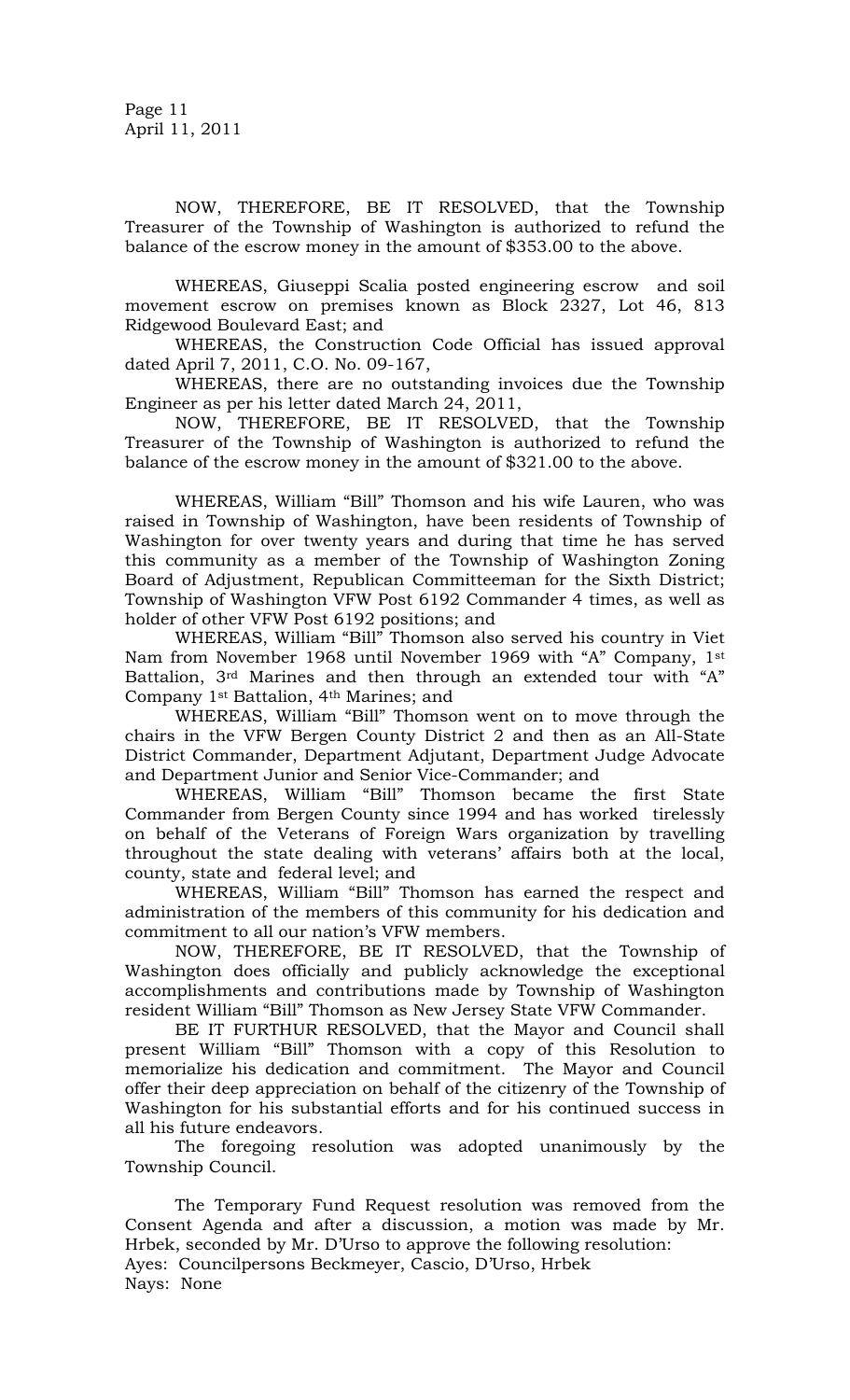Page 12 April 11, 2011

WHEREAS, an emergent condition has arisen with respect to providing sufficient money for the payment as stated below and no adequate provision has been made in the 2011 Temporary Appropriations for the aforesaid purpose, and N.J.S. 40A:4-20 provides for the creation of an emergency temporary appropriation for the purpose above mentioned; and

WHEREAS, the total temporary budget resolutions adopted in the year 2011 pursuant to the provisions of Chapter 96, P.L. 1951 (N.J.S. 40 A:4-20) including this resolution total \$4,385,976.00 exclusive of debt service; and

NOW, THEREFORE BE IT RESOLVED that in accordance with the provisions of N.J.S.40AS:4-20;

An emergency temporary appropriation be and the same is hereby made for the following:

Dept. of Municipalities Other Expense \$3,400.00

BE IT FURTHER RESOLVED, that a copy of this resolution be forwarded to the Director of the Division of Local Government Services.

> $\overline{\phantom{a}}$  , where the contract of the contract of the contract of the contract of the contract of the contract of the contract of the contract of the contract of the contract of the contract of the contract of the contr Mary Ann Ozment, Township Clerk

> $\overline{\phantom{a}}$  , where the contract of the contract of the contract of the contract of the contract of the contract of the contract of the contract of the contract of the contract of the contract of the contract of the contr

Fred Goetz, Council President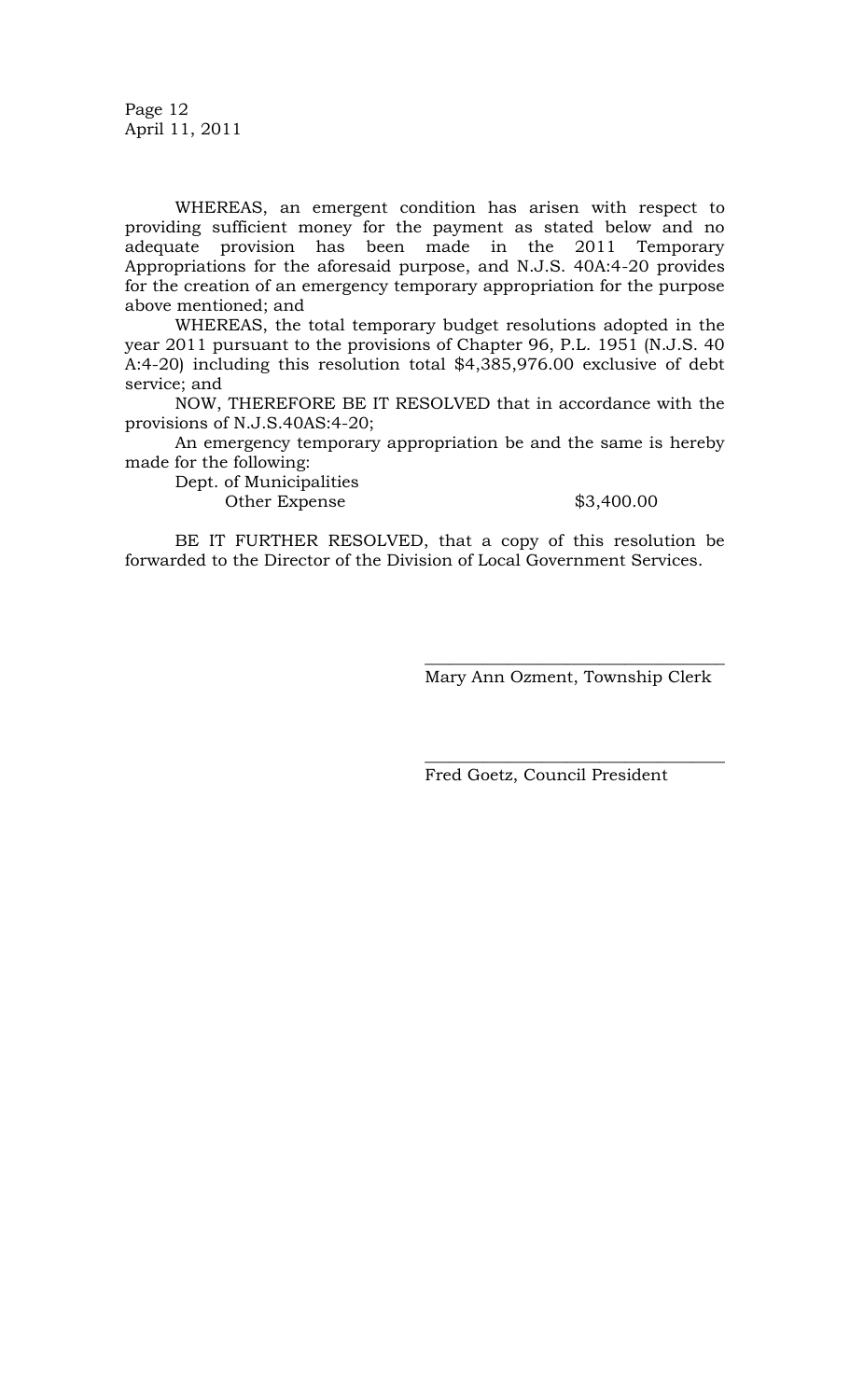## **TOWNSHIP OF WASHINGTON BERGEN COUNTY, NEW JERSEY**

### **CONFERENCE PORTION/PUBLIC MEETING**

## **APRIL 11, 2011**

Members present: Glenn Beckmeyer, Steven Cascio, Joe D'Urso, Richard Hrbek, Fred Goetz. Absent: None. Also Present: Janet Sobkowicz, Mayor; Kenneth Poller, Attorney; Lilly Chin, Acting Administrator.

### **PRIORITY**

 **Sherry Field Project** - Mr. David Frank and Mr. Michael DeSena spoke to the Council about their new plans and location for a field house to be built at Sherry Field. Due to the field conditions and proximity to wetlands, the field house is now proposed to be built closer to the road and more centrally located on the field complex. Handicapped accessibility was discussed as well as various other details. They discussed building permits and fund raising. Safety issues and maintenance issues were discussed. Mr. Hrbek asked that members working on the project speak to the Colligon's across the street from the field. Mr. D'Urso asked if the administration is looking into grant programs. Mr. Beckmeyer asked who was doing construction. Paul Imbarrato's name was given. Mr. Imbarrato will donate certain aspects of the project although details have not been firmed up yet. Mayor Sobkowicz spoke about the fund raising efforts and the donated labor when Clark field was built. The Council asked that the project plans be broken down into steps. A general timetable of the project was discussed. The Council spoke about the need to have the project funded by donations because there are residents who are not happy that the town is committing money to the project if needed. Mr. Beckmeyer spoke about pay for play laws.

 **Ordinance-Use of Municipal Vehicles** - Mr. Goetz spoke about the possible introduction of an ordinance that would require that municipal vehicles have definitive rules as to usage. Certain officials need to have full time use of their vehicles. The new DMF pick up truck was discussed. Going forward, having rules in place will stop misuse. Mr. Hrbek spoke about the county dispatch center and the positive way they electronically keep track of their emergency vehicles. Data from this system has many advantages.

**Fields, Master Plan** - Some Council members and Mr. Riedel are meeting Mr. John Williams at Memorial field on April 12. They will speak to him about doing some engineering studies and helping the town create a master plan for all town fields. Mr. Williams will give the town a formal proposal.

**COAH** - Mr. Poller will need to work with the town's planner on the town's COAH plan. The Master Plan will need to be referenced. Mrs. Do spoke about the affordable housing forms and her need to be appointed as the official representative for COAH again this year.

**24 Hour Store Openings** - All Council members and administration agreed that an ordinance is needed to be put in place to limit hours of operations for commercial operations. Mr. Poller will draft an ordinance for review.

**Code of Conduct** - Mayor Sobkowicz stated that a sample code of conduct will be coming soon from the vendor putting in the on-line pay system. It was decided that the recreation board is not responsible for coming up with an official code of conduct document. Dr. Cascio will work on finalizing a prototype of the code for the town to adopt.